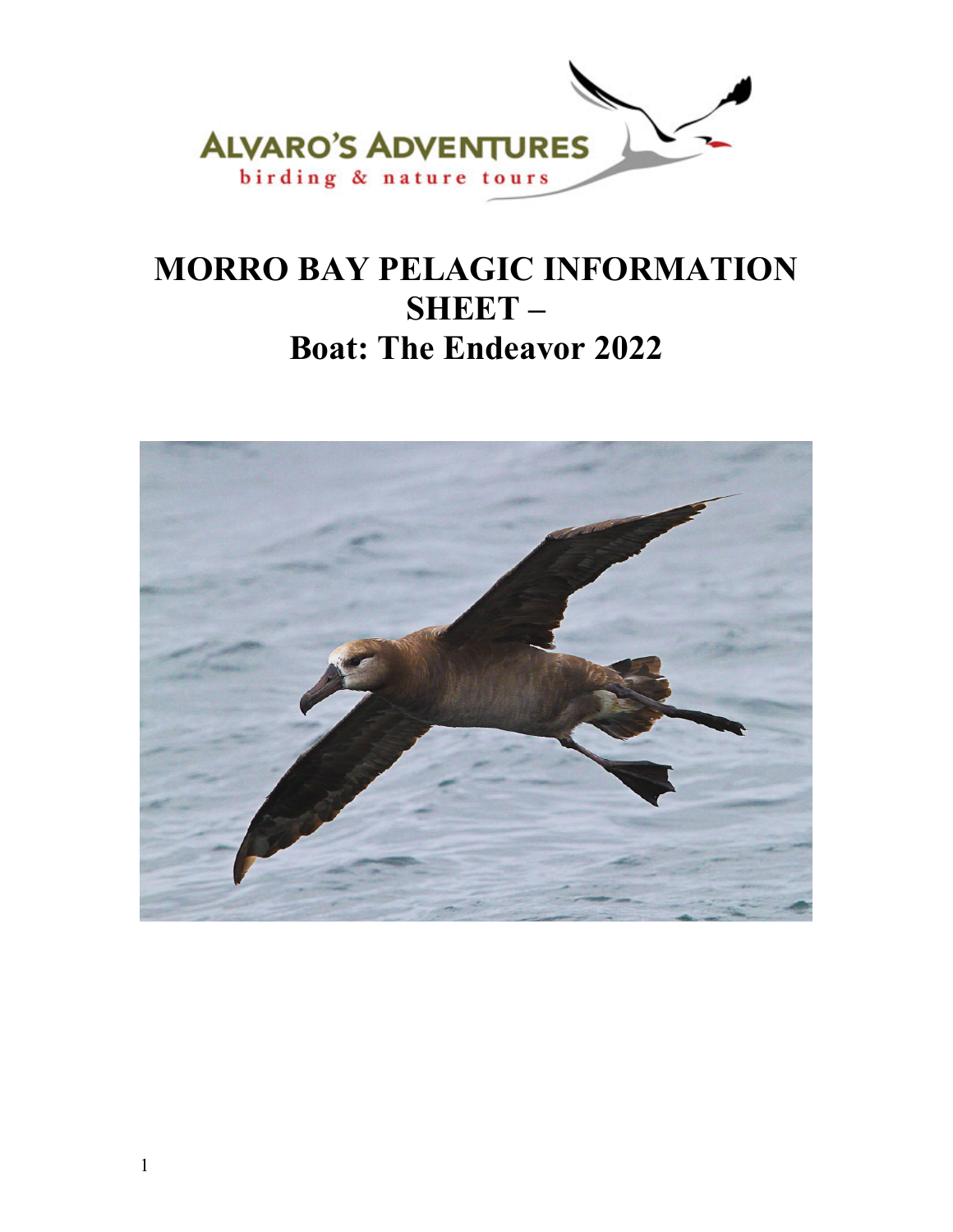

## **PROCEDURES DURING COVID-19**

 We will be adhering to regulations set forth by San Luis Obispo County with regards to charter boat operations. These regulations may be updated as the season progresses. Currently there is no mask requirement, but note that in the cabin it is an enclosed space, and if you prefer to wear a mask that is fine.

## **WHERE AND WHEN**

## *Morro Bay Landing – Morro Bay, California.*

The port is in Morro Bay, you can navigate to 1213 Embarcadero. Morro Bay, CA. Here you will find free parking. Morro Bay Landing is along the coastal road (Embarcadero), north of the town of Morro Bay. Morro Rock will be to your West, and the big smokestacks are across from the Embarcadero.

We will be meeting outside of the Morro Bay Landing building, look for Alvaro with a clipboard to check you in.

Be there by **6:30 am for a 7:00am departure**. Sometimes check in times change by a bit, and we will notify you if they prefer for us to depart a little later if they have a separate boat going out at the same time. We will be traveling on the Endeavor. Do not board the boat unless a crew member or one of the guides is there to help. Even though we will have a sheet with your details, the boat shop requires you sign in at the office to go on the boat.

Web site for the shop: https://www.morrobaylanding.com

*I do need a telephone number, preferably cell number, just in case we need to contact you last minute. As well, if I do not have your address from the online waiver (link will be emailed), please let me have this information for the trip manifest.* 

*My cell phone is 650-504-7779 just in case.* 

## **PARKING**

Parking is free for the day at Morro Bay Landing.

## **OUR BOAT**

 The boat we will be on today is the **Endeavor**, she is a 55' vessel equipped with a hot galley. When it comes to a nice vessel, the Endeavor hits the mark. The Endeavor is comfortable, stable and spacious even when at full capacity with plenty of rail space. The vessel is equipped with all the latest electronics. It has a full-service galley ready to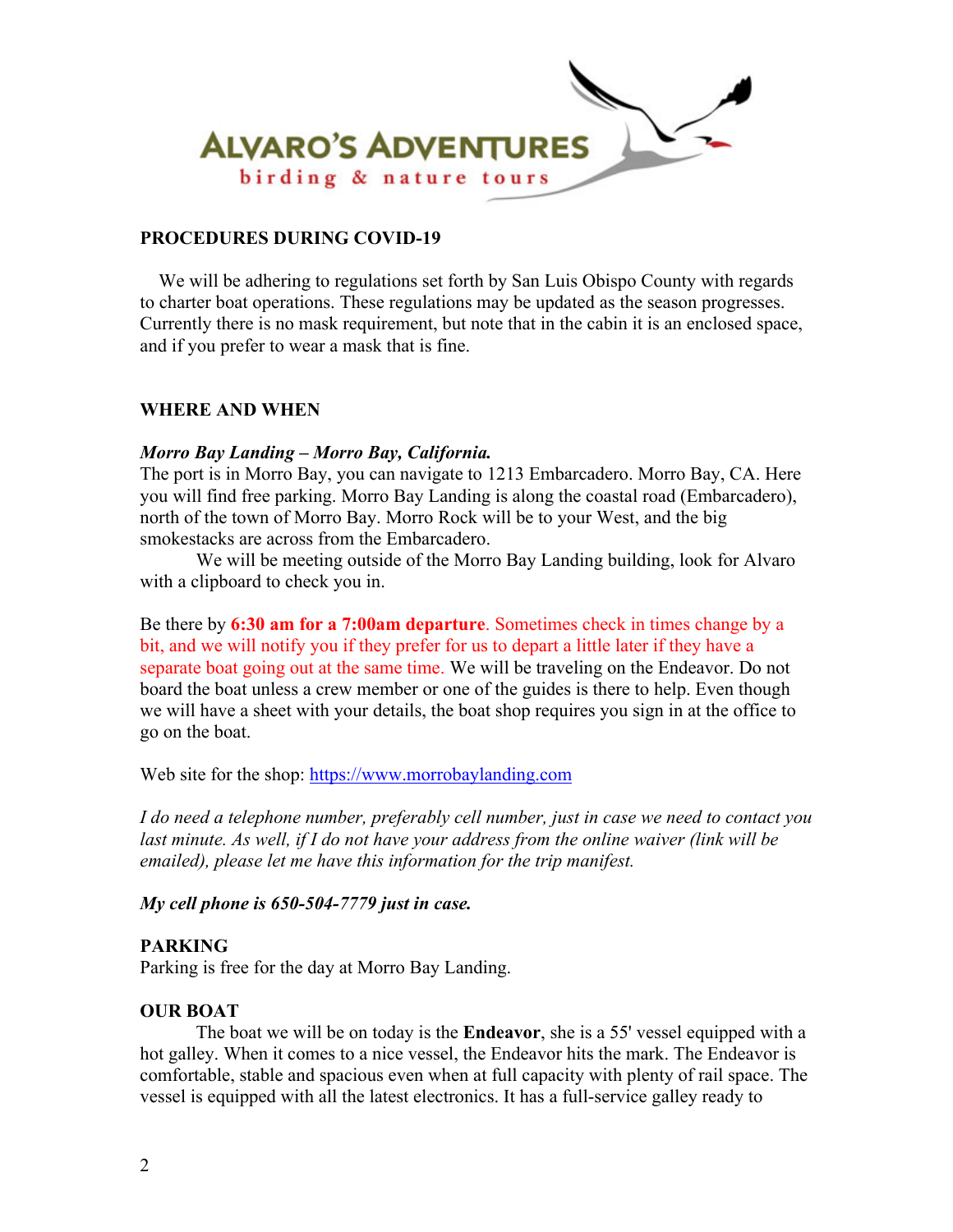

provide a hot breakfast, lunch or snack. Captain Brad League and deckhands are accommodating, efficient and work hard to provide you the best excursion possible. Our captain has been enjoying the birding excursions during the Morro Bay Bird Festival, and he is keen on finding birds and incorporating his knowledge of the sea conditions to inform where we go and where the life, the birds and whales, should be. Our deckhands will be available to help with safety and cleanliness of the boat.



This is the Endeavor

# **OUR GUIDES – SPOTTERS**

All of our guides are volunteers, some may be professional biologists, teachers, tour guides, or just great seabirders but they do this for the experience of getting many hours out on the ocean, and their interest in both seabirds, and showing people seabirds. But to be clear they are not employees, they do this because they find it interesting and fun. As such, keep in mind that they will do all they can to get you on the birds, inform you about the birds, and share the excitement of offshore seabirding but they are not working, they are sharing! Do understand that for me I put a great deal of importance in expertise and experience, but I value highly the ability to communicate, and inform about the local birds. Some guides are born educators, others are born rare bird finders, and some are a bit, or a lot, of both. Where possible I also try to involve young people as guides, to foster their interest in birding, the ocean, and particularly so young birders who have an interest in making the natural world their career.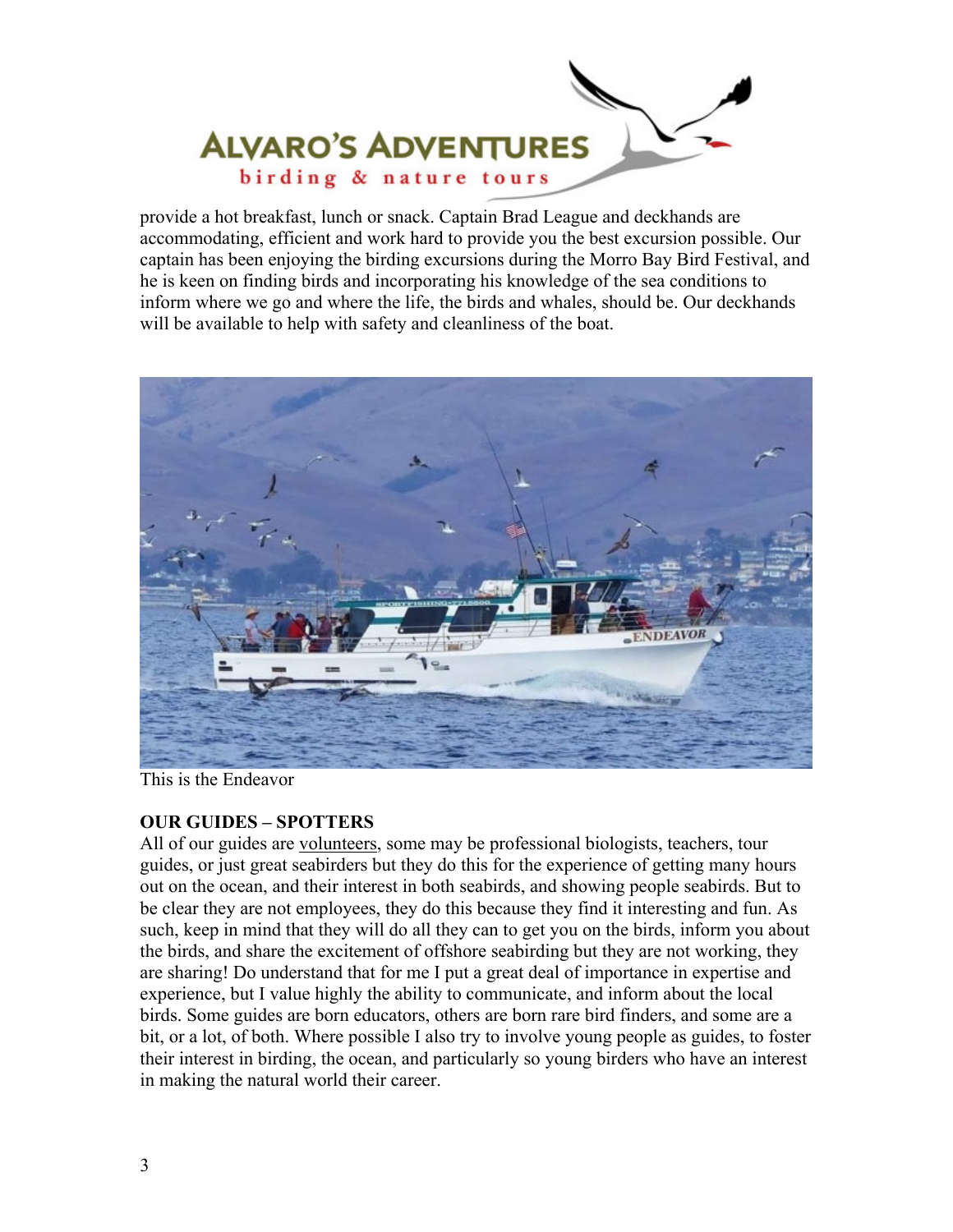

# **FIELD GUIDE – Birds and Wildlife**

 Local California birders Steve Howell and Brian Sullivan have written a small and very practical guide to the species we see offshore on our trips. For more information: https://www.amazon.com/Offshore-Sea-Life-Guide-Princeton/dp/0691166137 http://press.princeton.edu/titles/10465.html

Steve Howell and Kirk Zufelt have just (Aug 2019) published an amazing book for the identification of seabirds throughout the world. Highly recommended: https://press.princeton.edu/titles/14015.html

Note that Steve Howell and Brian Sullivan are sometimes spotting for our trips, so perhaps you can get your book signed!

# **CHUMMING**

In this part of California, we are not birding within marine sanctuaries. As such, we are able to chum in order to bring in birds for identification as well as photography. We may be dripping fish oil and may have fish or squid to offer up to the birds offshore. If the right conditions exist, we may deploy the "chumsicle" which is frozen bait, that slowly melts and become accessible for the birds to feed on, while creating a fishy smelling feast, that may attract other birds in the area. Note that chumming is not always successful, but when it does work, it can be quite neat to experience for a more intimate look at offshore seabirds.

# **TIPPING**

Our birding guides do not expect a tip, although if you are a tipper, please go ahead. However, to conduct our operations we are required by law to employ a deck hand. The deck hand helps the captain to pilot the vessel, as well as in cleaning, maintenance, keeping the restrooms looking good etc. They are an invaluable part of our trip. In fishing trips deck hands make their earnings largely on tips and filleting fish, on birding trips this does not happen. Out of Port San Luis we are chartering a fishing vessel. To keep birding boats happening, we would love to keep deck hands and crew happy. If you wish to do so, a tip for our deckhand and boat crew would be greatly appreciated. Little by little we are turning these folks into birders, sometimes they have spotted some good stuff for us too! It is amazing what a life time at sea does to prime you to be a great bird, shark, or whale spotter. We are thankful for the great deck hands we have on our boats.

# **LUNCH**

Lunch will not be provided onboard. Note that the Endeavor does have a hot galley, which means that they can cook up some hot food for you, either breakfast or lunch. I do not have a menu or costs. I expect that they will be a cash only operation as they may not have phone signal offshore to charge credit cards, but I may be incorrect. Otherwise, please pack your own lunch to bring on the boat. Take plenty of water or liquids.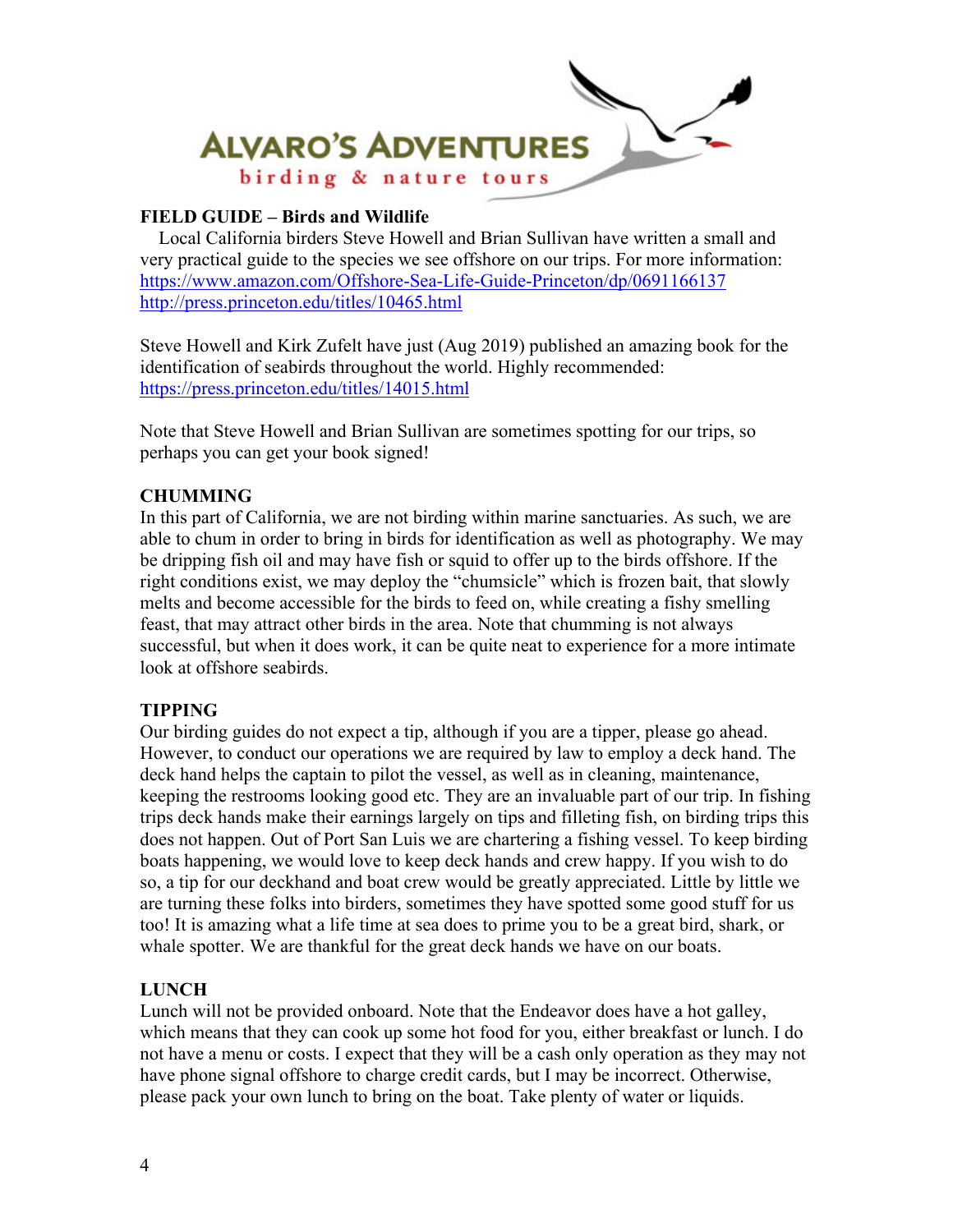

Essentially, be prepared to be out all day so have an appropriate amount of food and drink. Keeping your stomach active and working on something is often a good way to avoid seasickness; some folks munch on dry crackers, saltines or ginger snaps throughout the day! I am of the opinion that this helps substantially in keeping you feeling comfortable on a boat.

#### **COMFORT AND SEASICKNESS**

Part of what makes this such a rich part of the ocean are the cold-water currents and upwelling of cold water offshore. This cold water makes for a generally cool to cold air temperature on a pelagic boat trip as compared to land. The key is to have layers, that way you can take layers off or put some on depending on the cold or warmth you will experience. Even on a still and relatively warm day, the movement of the boat itself creates enough breeze to drop the effective temperature by a noticeable margin. What can be assured is that it is not going to be hot, and rarely does it ever feel warm. So, avoid shorts, short sleeves and make sure you are prepared for it to be cool. Extra layers you do not need can be left in your pack in the cabin, but you may be happy to have the extra layers if it is a cold day! Better safe than sorry.

 If there is a breeze and we have some spray be prepared to guard your binoculars and or camera against the salt water. Have plastic bags and or dry paper towel to keep your gear from getting wet and drying it off if need be. You can store gear in the cabin and have it safe from the elements if you need to.

 Comfortable footwear is good! You will be standing for a great part of the day, and often balancing as the boat moves, comfortable shoes that are also not slippery are great to have on a boat. Avoid any slippery shoe, even if it is not all that wet, the deck of the boat can get moist and you want to make sure you have a firm grip on the deck at all times. Avoid open toed sandals; first of all because you may get cold, but second of all because in trying to maintain balance you may get stepped on by a fellow birder! It happens, and it can be really painful if you are wearing sandals. But if this is your preferred footwear and are most comfortable wearing them, just be aware of the negatives.

 Do not bring a scope, or tripod. These are essentially useless and a bother on a boat. They will channel the boat vibrations right to your scope or camera and the boat movement will make it impossible to use your scope or camera on a tripod. If you will be doing photography, hand holding the camera is the way to go!

#### *Seasickness*

I have a detailed hand out on avoiding seasickness, please let me know if you want a copy sent to you.

If prone to seasickness, look into over-the-counter medications, and choose the non-drowsy varieties. There is non-drowsy Dramamine, although some folks prefer Bonine. You can also call your doctor to get a prescription Scopolamine patch, people swear by "the patch" although many complain that they get a dry mouth feeling, so do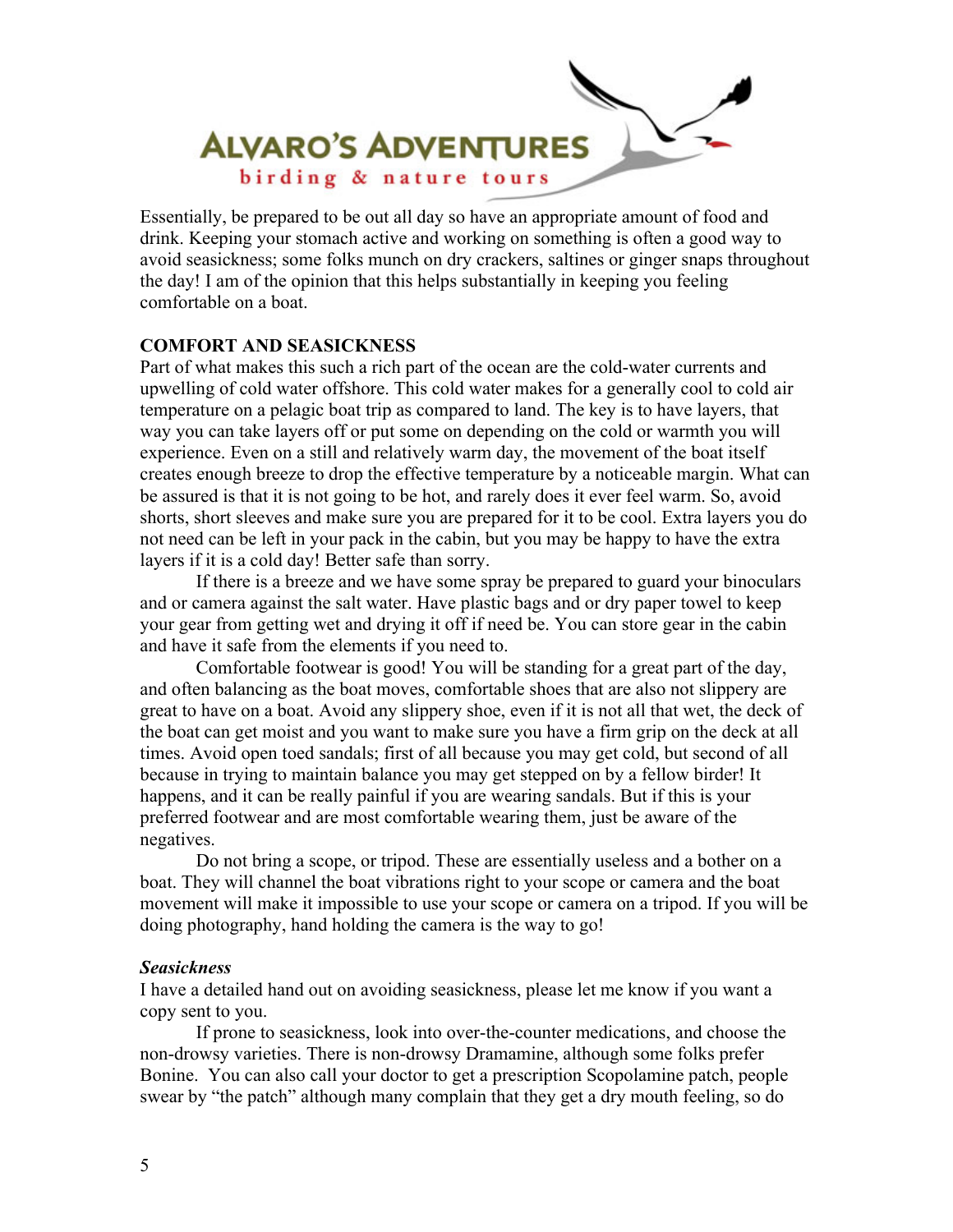

bring along plenty of fluids. The main prevention is to get lots of rest the night before! The times I have felt seasick coming on have been when I have had too short a night before a boat trip. Also avoid alcohol and spicy food prior to trip. Eat something bland (i.e. toast and milk) so your stomach is not totally empty; keeping something in your stomach goes a long way to minimizing the effects of seasickness. Consider Ginger products: Ginger Snaps, real Ginger Ale, Ginger candy, and also soda crackers.

 Once on the boat, concentrate on the bird, whales, wildlife and keeping yourself in a "good frame of mind." If you are prone to seasickness, stay outside in the fresh air; do not head into the cabin more than is necessary. Also look at the horizon as much as you can! Hopefully the sea will provide enough distraction that discomfort will be the last thing on your mind, but if you are prone to  $it - call$  your doctor for the patch or get something over the counter.

## **WEATHER ISSUES**

One thing we cannot control is the weather and sea conditions. There are three factors that can affect our trip. One is fog, the other is wind, and the third is swells. Sea level fog reduces visibility, although it often occurs when the wind is still, and sea conditions are good. Fog will allow us to get to our destination, and often it does not last all day, but it does decrease chance of observations although sometimes less than you would think. Wind can churn up waves and create a wet situation on the boat from sea spray rising off the bow. In days of low wind, it will be drier on the boat. If the wind is high, then this could create wind waves that could keep us from reaching our destination; this depends on the strength of the wind and the direction it is coming from. Swells are the large rounded waves coming off the ocean, often created by distant storms. One can have large swells that are well spaced, and this will be fine. Moderate swell that is closely spaced will create a difficult ride, so we hope for either small swells or distantly spaced swells. We cannot do anything about the weather – but be aware that the sea conditions will dictate whether we can reach specific birding areas or whether we even get off the dock. The ultimate decision on what we can do and where we can go will be up to the captain. But just think good thoughts and hope the weather will not be an issue at all – most of the times this is the case.

Weather information is available here: https://www.ndbc.noaa.gov/data/Forecasts/FZUS56.KLOX.html

## **BIRDS AND MAMMALS**

We do have a checklist of the most likely species we could encounter in a summer or fall pelagic trip, let us know if you would like a copy. Some species are rarer and are bolded to note their higher level of rarity. This is an all-inclusive list for pelagic and Farallon trips and does include some species which are not as likely on an Aug trip as on an October trip (mainly gulls) – so keep that in mind. We will try to see as much as possible,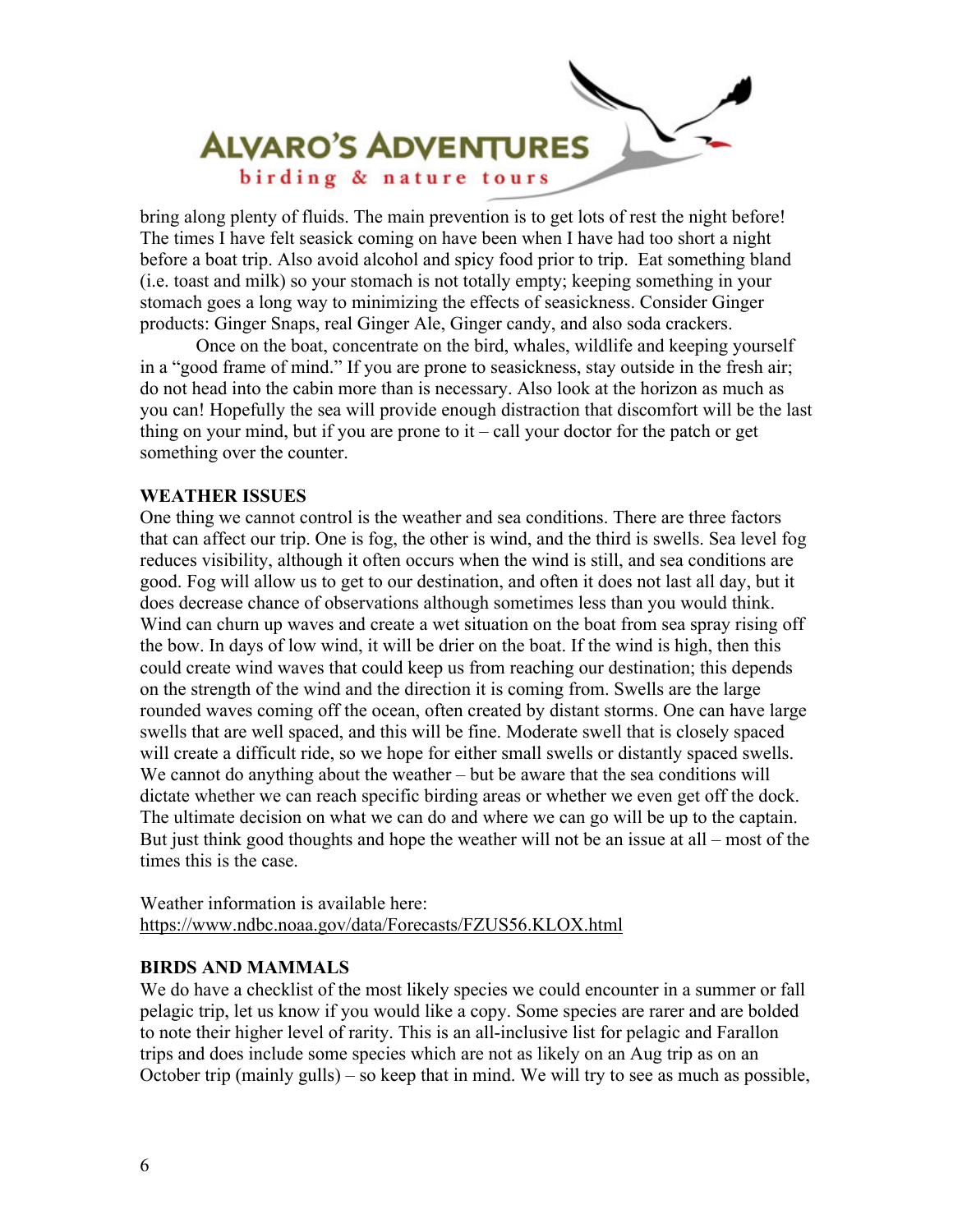

but nature always dictates what is out there for us to find. There are no guarantees that any species will be found, but we will try!!

We are eBird friendly and are happy to share the trip e-bird lists that are submitted by guides on the trip. eBird is a fantastic source for checking on the likelihood of finding certain species, this is the bar chart of occurrence for San Luis Obispo County. Scroll down to the tubenoses, alcids, jaegers to have an idea of relative abundance during the time of year you are taking a trip:

#### **https://tinyurl.com/yakfo9ja**

 During a trip, we follow the pelagic protocol for eBird. This divides the day into hour long increments or shorter. This creates a larger individual number of checklists, but they are much more useful for helping us understand, long term, the distribution of birds at sea. Each transect is mapped on eBird at the start of the transect, and we estimate the distance traveled during the period. In the checklist summary, we will note any interesting mammals, fish or other creatures we may see offshore.

#### **CANCELLATION POLICIES**

*Alvaro's Adventures is a registered California Seller of Travel, CST: 2105497-40, Registration as a seller of travel does not constitute approval by the State of California.* 

Cancellation due to weather or any other reason is entirely at the discretion of the Captains of each boat. If the weather looks very bad, cancellation may occur the day before and we will make an attempt (phone or e-mail) to contact you and pass on the information. Remember, it is possible that the trip could be cancelled at the dock. There are no guarantees that we will sail until the captain says it is OK. Barring no communication from us, you should show up at the meeting spot and be prepared to sail.

 Trips to the Farallons have the aim of getting to the islands. If sea conditions do not allow us to arrive at the islands, no refund will be given. Similarly, county trips will try as much as possible to stay in county waters, but sometimes weather and waves dictate what can happen. However, at all times we will make the best, safe effort to achieve the stated goals of each boat trip.

#### **REFUNDS AND CREDITS**

The following are our policies concerning refunds:

\* If for any reason the trip is cancelled, you will receive a full refund.

\* If you cancel 10 days or more before the trip, you will receive a full refund.

\* If you cancel less than 10 days before the trip, you will only receive a refund if we are able to fill the trip.

\* There is no penalty if you provide your own replacement, provided they are not already